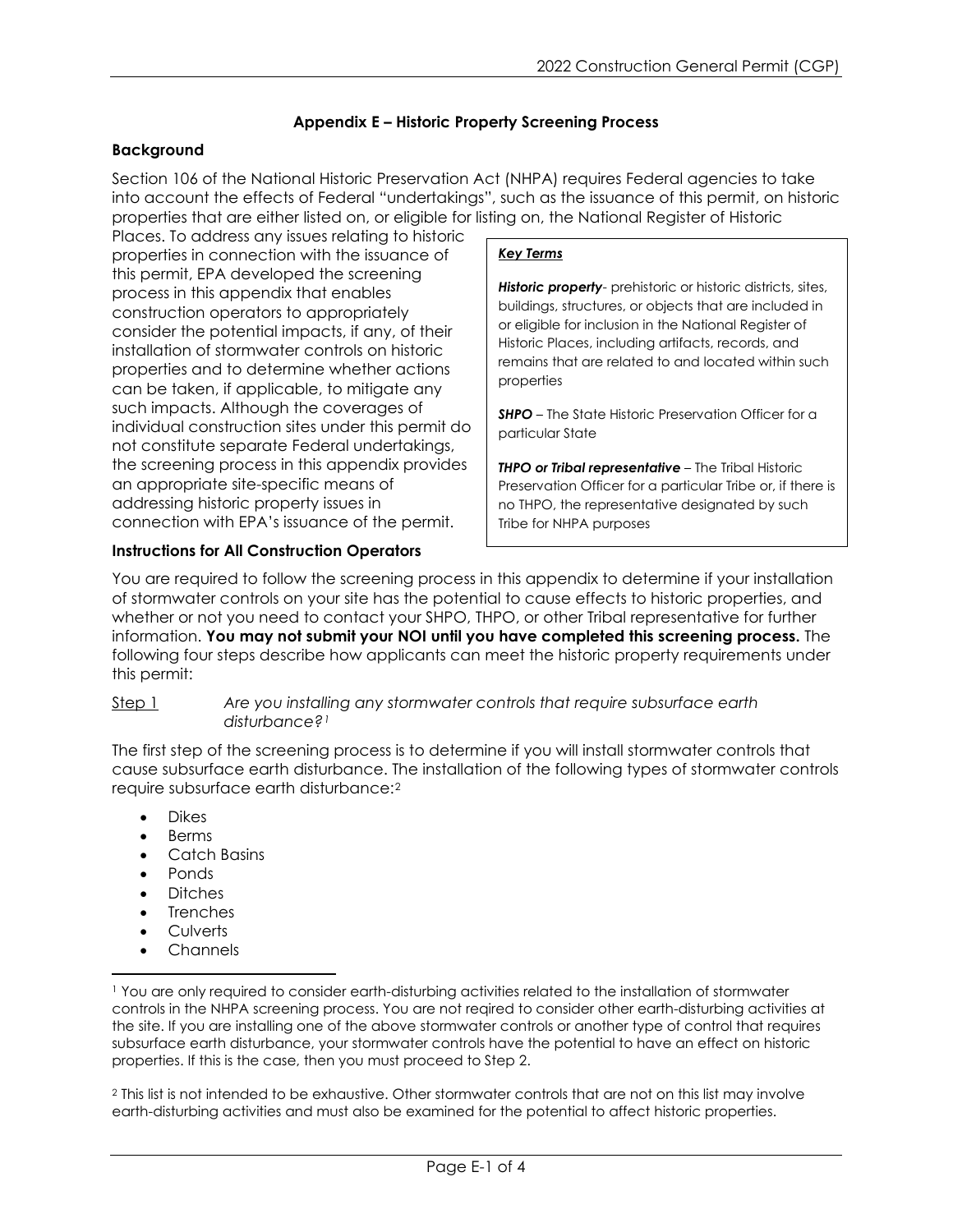- Perimeter Drains
- **Swales**

If you are not installing one of the above stormwater controls or another type of control that requires subsurface earth disturbance, then you may indicate this on your NOI, and no further screening is necessary. During the 14-day waiting period after submitting your NOI, the SHPO, THPO, or other Tribal representative may request that EPA hold up authorization based on concerns about potential adverse effects to historic properties. EPA will evaluate any such request and notify you if any additional controls to address adverse effects to historic properties are necessary.

Step 2 *Have prior professional cultural resource surveys or other evaluations determined that historic properties do not exist, or have prior disturbances precluded the existence of historic properties?*

If you are installing a stormwater control that requires subsurface earth disturbance, you must next determine if no historic properties exist on your site based on prior professional cultural resource surveys or other evaluations, or if the existence of historic properties has been precluded because of prior earth disturbances.

If prior to your project it has already been determined that no historic properties exist at your site based on available information, including information that may be provided by your applicable SHPO, THPO, or other Tribal representative, then you may indicate this on your NOI, and no further screening steps are necessary. Similarly, if prior earth disturbances have eliminated the possibility that historic properties exist on your site, you may indicate this on your NOI, and no further screening steps are necessary. After submitting your NOI, and during the 14-day waiting period, the SHPO, THPO, or other Tribal representative may request that EPA hold up authorization based on concerns about potential adverse effects to historic properties. EPA will evaluate any such request and notify you if any additional measures to address adverse effects to historic properties are necessary.

If neither of these circumstances exists for your project, you must proceed to Step 3.

Step 3 *If you are installing any stormwater controls that require subsurface earth disturbance, you must determine if these activities will have an effect on historic properties.*

If your answer to the question in Step 2 is "no", then you must assess whether your earthdisturbing activities related to the installation of stormwater controls will have an effect on historic properties. This assessment may be based on historical sources, knowledge of the area, an assessment of the types of earth-disturbing activities you are engaging in, considerations of any controls and/or management practices you will adopt to ensure that your stormwater control-related earth-disturbing activities will not have an effect on historic properties, and any other relevant factors. If you determine based on this assessment that earth disturbances related to the installation of your stormwater controls will have no effect on historic properties, you may indicate this on your NOI, and document the basis for your determination in your SWPPP, and no further screening steps are necessary. After submitting your NOI, and during the 14-day waiting period, the SHPO, THPO, or other Tribal representative may request that EPA hold up authorization based on concerns about potential adverse effects to historic properties. EPA will evaluate any such request and notify you if any further processes are necessary including any additional measures to address adverse effects to historic properties are necessary.

If none of the circumstances in Steps 1 - 3 exist for your project, you must proceed to Step 4.

Step 4: *If you are installing any stormwater controls that require subsurface earth disturbance and you have not satisfied the conditions in Steps 1 - 3, you must contact and consult with the appropriate historic preservation authorities.*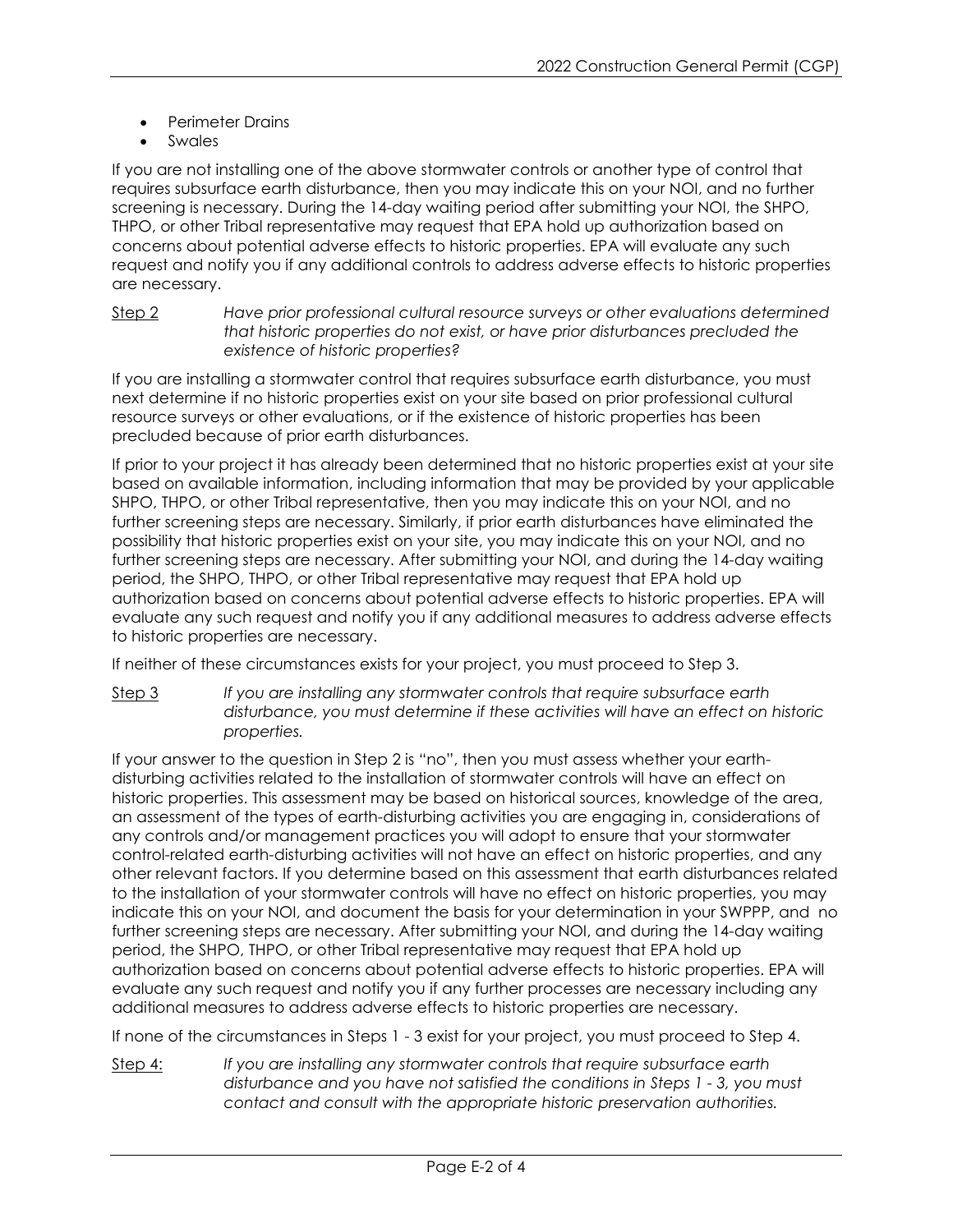Where you are installing stormwater controls that require subsurface earth disturbance, and you cannot determine in Step 3 that these activities will have no effect on historic properties, then you must contact the relevant SHPO, THPO, or other Tribal representative to request their views as to the likelihood that historic properties are potentially present on your site and may be impacted by the installation of these controls.

*Note: Addresses for SHPOs may be found at [https://ncshpo.org/directory/,](https://ncshpo.org/directory/) and addresses for THPOs may be found at [https://grantsdev.cr.nps.gov/THPO\\_Review/index.cfm.](https://grantsdev.cr.nps.gov/THPO_Review/index.cfm) If a Tribe does not have a THPO, you should contact the appropriate Tribal government office designated by the Tribe for this purpose.*

You must submit the following minimum information in order to properly initiate your request for information:

- 1. Project name (*i.e.*, the name or title most commonly associated with your project);
- 2. A narrative description of the project;
- 3. Name, address, phone and fax number, and email address (if available) of the operator;
- 4. Most recent U.S. Geological Survey (USGS) map section (7.5 minute quadrangle) showing actual project location and boundaries clearly indicated; and
- 5. Sections of the SWPPP site map (see Part 7.2.4) that show locations where stormwater controls that will cause subsurface earth disturbance will be installed (see Step 1).

Without submitting this minimum information, you will not have been considered to have properly initiated your request. You will need to provide the SHPO, THPO, or other Tribal representative **a minimum of 15 calendar days** after they receive these materials to respond to your request for information about your project.

If you do not receive a response within 15 calendar days after receipt by the SHPO, THPO, or other Tribal representative of your request, then you may indicate this on your NOI, and no further screening steps are necessary. Or, if the applicable SHPO, THPO, or other Tribal representative responds to your request with an indication that no historic properties will be affected by the installation of stormwater controls at your site, then you may indicate this on your NOI, and no further screening steps are necessary. After submitting your NOI, and during the 14-day waiting period, the SHPO, THPO, or other Tribal representative may request that EPA hold up authorization based on concerns about potential adverse effects to historic properties. EPA will evaluate any such request and notify you if any further processes are necessary including any additional measures to address adverse effects to historic properties are necessary.

If within 15 calendar days of receipt of your request the applicable SHPO, THPO, or other Tribal representative responds with a request for additional information or for further consultation regarding appropriate measures for treatment or mitigation of effects on historic properties caused by the installation of stormwater controls on your site, you must comply with this request and proceed to Step 5.

#### Step 5: *Consultation with applicable consulting parties.*

If, following your discussions with the appropriate historic preservation authorities in Step 4, the applicable SHPO, THPO, Tribal representative, or any other consulting party requests additional information or further consultation, you must respond with such information or consult to determine impacts to historic properties that may be caused by the installation of stormwater controls on your site and appropriate measures for treatment or mitigation of such impacts. If as a result of your discussions with the applicable SHPO, THPO, Tribal representative, or any other